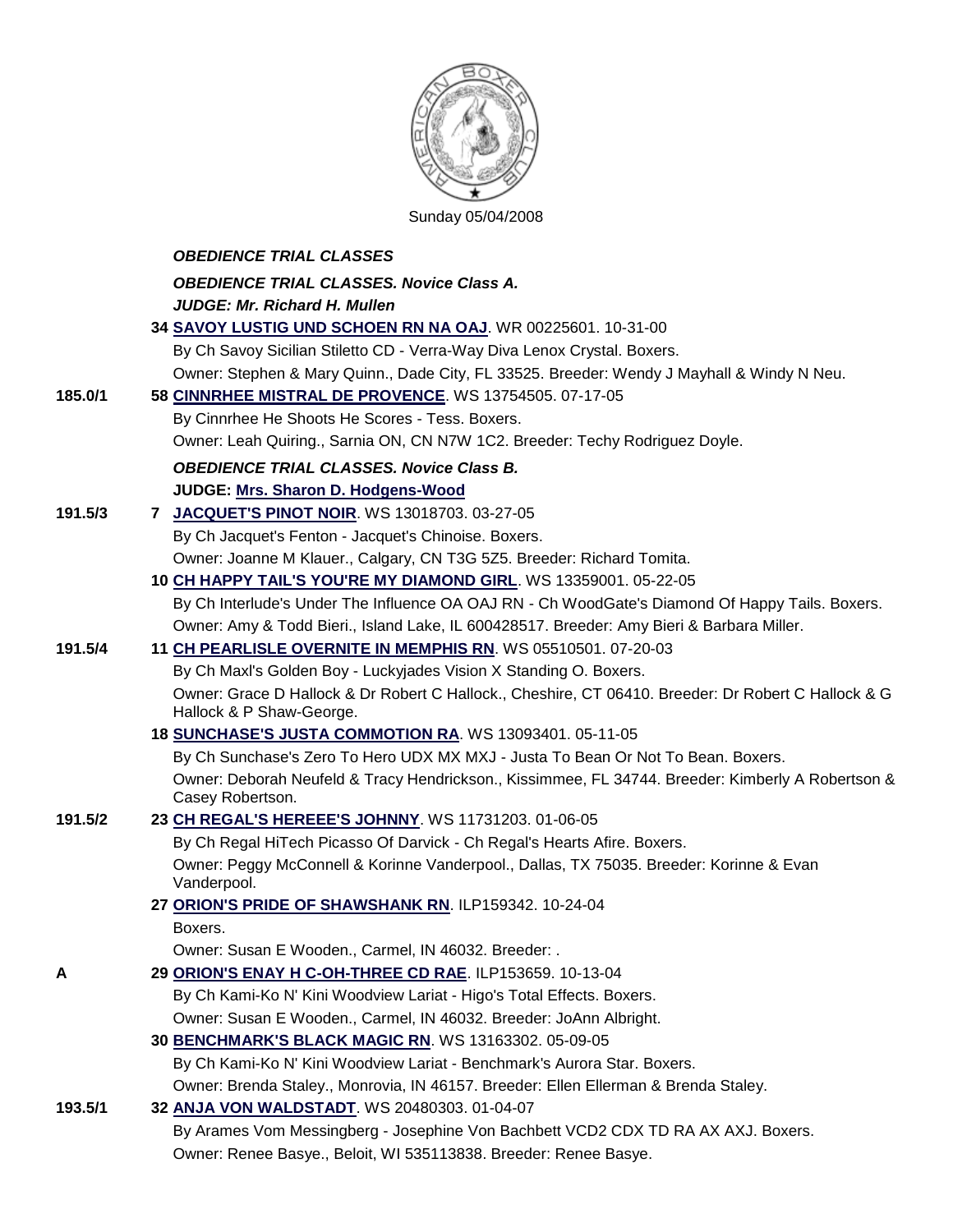| 190.5       | 37 TEALCREST'S HALF A SIXPENCE RN AX OAJ. WS 13710702. 05-20-05                                                                 |
|-------------|---------------------------------------------------------------------------------------------------------------------------------|
|             | By Ch Masues Out Of Luck - Ch Tealcrest's Pennys From Heaven CD RA MX MXJ. Boxers.                                              |
|             | Owner: Mary Nee., Fairview Heights, IL 62208. Breeder: Jill Hootman.                                                            |
|             | 43 CH REGAL'S FULL OF TEN DER GRACE RN. WS 11731205. 01-06-05                                                                   |
|             | By Ch Regal Hitech Picasso Of Darvick RN - Ch Regal's Hearts AFire. Boxers.                                                     |
|             | Owner: Rebecca Gilchrist & Korinne Vanderpool., Cedar Rapids, IA 52402. Breeder: Korinne & Evan<br>Vanderpool.                  |
|             | 46 SUNCHASE'S FIRE UP THE LIMO. WS 20398501. 01-09-07                                                                           |
|             | By Ch Sunchase's Zero To Hero UDX RN MX MXJ - Simply Cher. Boxers.                                                              |
|             | Owner: Larrie J Moody & T L Hendrickson &R Goselin-Brouillette., Pittsburg, KS 667626412. Breeder:<br>Rhoda Goselin.            |
| Α           | 51 WOODVIEW'S ROPIN AT BENCHMARK. WS 11324603. 11-21-04                                                                         |
|             | By Ch Kami-Ko N' Kini Woodview Lariat - Semper Fi Unexpected Journey. Boxers.                                                   |
|             | Owner: Ellen Ellerman & Molly Bachman., Greencastle, IN 46135. Breeder: Molly Bachman.                                          |
| 184         | 54 BENDER KINNEY. ILP157718. 06-08-03                                                                                           |
|             | Boxers.                                                                                                                         |
|             | Owner: Tracy Kinney., Batavia, OH 45103. Breeder: .                                                                             |
|             | 56 MISS BIG BERTHA FROGSTOMPER. ILP154736. 12-24-01                                                                             |
|             | Boxers.                                                                                                                         |
|             | Owner: Tracy Kinney., Batavia, OH 45103. Breeder: .                                                                             |
| <b>JUDG</b> | 57 CH WINMERE INDIAN PAINTBRUSH RA NA OAJ. WS 03645203. 03-23-03                                                                |
|             | By Ch School's Fireworks Powerplay - Winmere Tess D'Urbervilles RN. Boxers.                                                     |
|             | Owner: Theresa Garton & Lynn Garton., Oklahoma City, OK 73113. Breeder: Owners.                                                 |
| Α           | 60 HABERL'S HEARTACRE'S U GOT IT RN CD. WS 10993904. 11-04-04                                                                   |
|             | By Ch Josha's Linebacker CD - Ch Banta-Riegel's Sizzlin Sensation CD. Boxers.                                                   |
|             | Owner: Dr James Kilman & Priscilla Kilman & Jo Ann Haberl., Grove City, OH 431239198. Breeder: Jo<br>Ann Haberl & B J Barnhart. |
|             | <b>OBEDIENCE TRIAL CLASSES. Open Class A.</b>                                                                                   |
|             | JUDGE: Mrs. Sharon D. Hodgens-Wood                                                                                              |
| 195.5/1     | 6 DORADO'S RES INTEGRA CD. WR 06833002. 11-18-01                                                                                |
|             | By Ch Mephisto's Law And Order - Ch Dorado's Win A Dream. Boxers.                                                               |
|             | Owner: Joanne M Klauer., Calgary AL, CN T3L 2A6. Breeder: Karen Knox.                                                           |
| 2/190       | 21 PAPRIKA GYPSY GIRL. WS 11657903. 12-30-04                                                                                    |
|             | By Braveharts First Quest - Spontaneous Copper Penny. Boxers.                                                                   |
|             | Owner: Clifton Hull & Melissa Lee., Mendota Hts, MN 55120. Breeder: Christine McConnell.                                        |
|             | 29 ORION'S ENAY H C-OH-THREE CD RAE. ILP153659. 10-13-04                                                                        |
|             | By Ch Kami-Ko N' Kini Woodview Lariat - Higo's Total Effects. Boxers.                                                           |
|             | Owner: Susan E Wooden., Carmel, IN 46032. Breeder: JoAnn Albright.                                                              |
|             | 35 HARPO JACQUETS WHOMPINGWILLOW CD. WS 16411505. 01-08-06                                                                      |
|             | By Jacquets Hogwarts To Harpo - Harpo's Social Grace D'Jacquet RN. Boxers.                                                      |
|             | Owner: Pat Vitale-Smith., Monkton, MD 21111. Breeder: Karla Spitzer & Scott Friedman & Richard                                  |
|             | Tomita.<br>38 SUNCHASE'S LITTLE BLACK DRESS CDX RA NA NAJ. WS 06967006. 11-20-03                                                |
|             | By Ch Sunchase's Zero To Hero UDX MX MXJ RN - Simply Cher RN. Boxers.                                                           |
|             | Owner: Tracy Hendrickson & Rhoda Goselin-Brouilette., Broken Arrow, OK 740129426. Breeder: Rhoda                                |
|             | Goselin-Brouilette.                                                                                                             |
| <b>JUDG</b> | 59 CH LAR-SAN'S DIAMOND IN THE ROUGH CD RE. WP 96378202. 01-18-00                                                               |
|             | By Ch Hi-Tech's Aristocrat - Ch Noble Heart's Jewel Of Lar-San CDX RN. Boxers.                                                  |
|             | Owner: Larry W Stogner & Susan G Stogner., Knoxville, TN 379209535. Breeder: Larry W Stogner &<br>Susan G Stogner.              |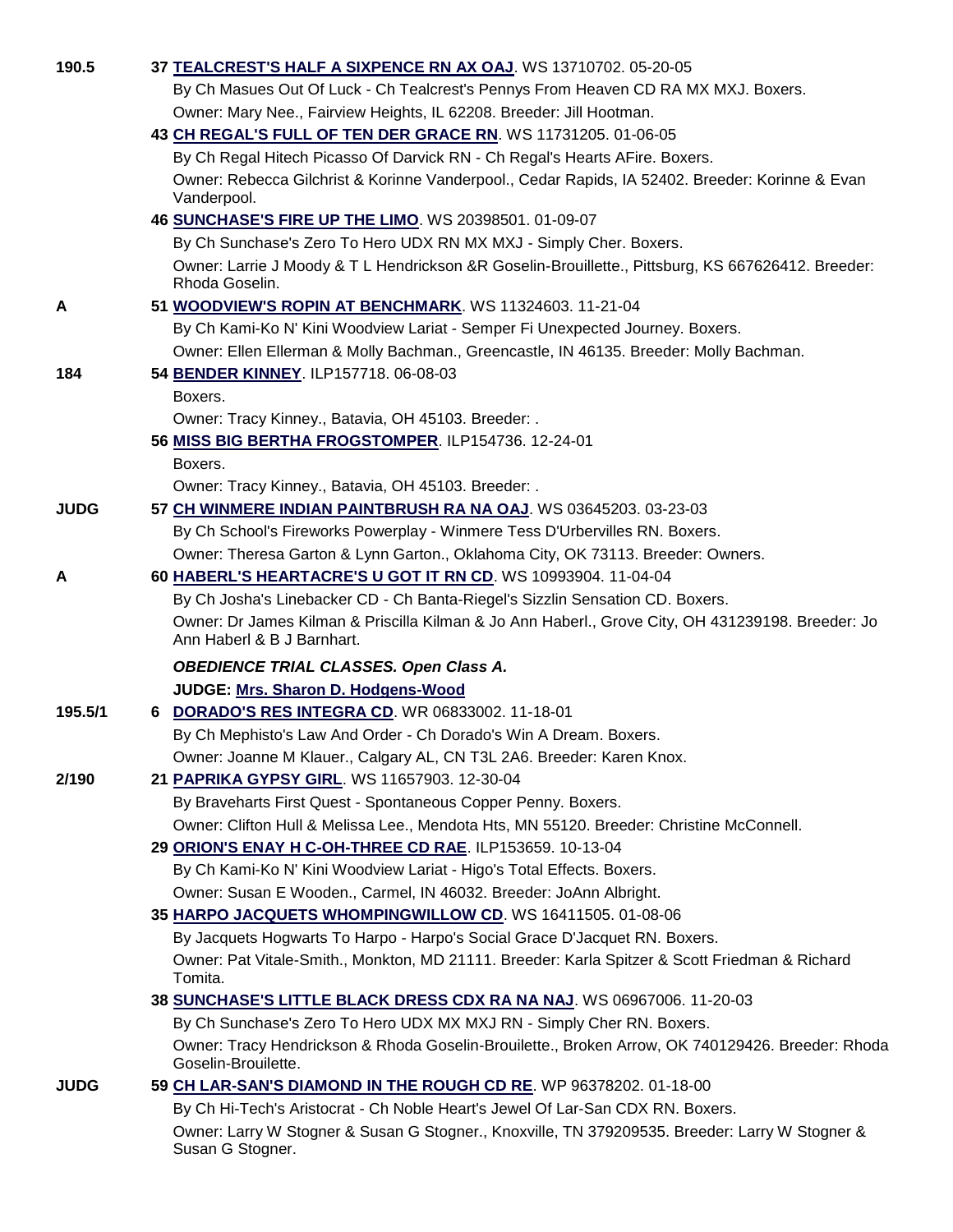*OBEDIENCE TRIAL CLASSES. Open Class B.* **JUDGE: [Mr. Richard H. Mullen](http://www.infodog.com/judges/3052/juddat.htm)** 

| 186.5       | 14 CH SCHOENTAL'S OSKAR CDX RE. WP 98684502. 07-01-00                                                                                                                  |
|-------------|------------------------------------------------------------------------------------------------------------------------------------------------------------------------|
|             | By Ch Bee-Mike's One Night Stand - Schoental's Fraulein Liesl CD. Boxers.                                                                                              |
|             | Owner: Barbara R & Robert L Compton Jr., Street, MD 21154. Breeder: Barbara R & Robert L Compton                                                                       |
|             | Jr.<br>(Debbie Struff, Agent).                                                                                                                                         |
|             | 15 SASSAFRAS HALEY-SPITN' IMAGE UD RE AX AXJ OAP OJP. WR 06901004. 06-02-02                                                                                            |
|             | By Ch Evergreen Big Shot Elanwood - Evergreen-Haley Of Sassafras CD. Boxers.                                                                                           |
|             | Owner: Judy Fey., Wayzata, MN 55391. Breeder: Judy Fey.                                                                                                                |
| 183.0       | 20 CH TEALCREST'S PENNYS FROM HEAVEN CD RA MX MXJ. WR 05194901. 10-12-01                                                                                               |
|             | By Ch Bee-Vee's What You Say - Teryl's Just Call Me Angel. Boxers.                                                                                                     |
|             | Owner: Jill Hootman., Clarksville, TN 37040. Breeder: Jill Hootman.                                                                                                    |
|             | (Jack I Brown, Agent).                                                                                                                                                 |
|             | 198.0/1/HIT 22 CH SUNCHASE'S TEXAS MARGARITA UDX2. WP 99510504. 08-01-00                                                                                               |
|             | By Ch Hi-Tech Johnny J Of Boxerton - Ch Sunchase's Suicide Blonde UDX OA OAJ. Boxers.                                                                                  |
|             | Owner: Peggy McConnell., Dallas, TX 75220. Breeder: Tracy L Hendrickson.                                                                                               |
| 191.5/4     | 24 SWEET GEORGIE GIRL UDX MX MXJ. WR 03765206. 07-19-01                                                                                                                |
|             | By Ch Heart Acre's Formal Attire - MACH Sweet'r Th'anne Whine UDX AXP AJP. Boxers.                                                                                     |
|             | Owner: James P & Ruth M Hutchins., Cincinnati, OH 45224. Breeder: Ruth Hutchins.                                                                                       |
|             | 25 SWEET GEORGIE'S BELLE OF THE BALL CDX AX AXJ. WS 13466602. 06-05-05                                                                                                 |
|             | By Ch Elm Runs At Heart Acre - Sweet Georgie Girl UDX MX MXJ. Boxers.                                                                                                  |
|             | Owner: James P & Ruth M Hutchins., Cincinnati, OH 45224. Breeder: Ruth M Hutchins & James P                                                                            |
|             | Hutchins.                                                                                                                                                              |
| 196.0/2/HC  | 31 JOSEPHINE VON BACHBETT VCD2 CDX TD RA AX AXJ. WS 00175503. 01-21-02                                                                                                 |
|             | By Ivo Vom Hafen - Xenia Von Sparta VCD1 CDX TD NA NAJ. Boxers.                                                                                                        |
|             | Owner: Renee Basye., Beloit, WI 53511. Breeder: Cathy Hubert-Markos.                                                                                                   |
|             | 36 HARPO'S CERTAINCHARM D'JACQUET UDX RN NAP NJP. WR 00094102. 07-10-00                                                                                                |
|             | By Ch Jacquet's Bravo Of Goldfield - Jacquet's Heilocentric CDX. Boxers.                                                                                               |
|             | Owner: Mary Nee & Karla Spitzer., Fairview Heights, IL 622083521. Breeder: Karla Spitzer & Scott<br>Friedman.                                                          |
|             | 39 SUNCHASE'S BOY TOY CDX OA AXJ RN. WR 05750112. 11-22-01                                                                                                             |
|             | By Ch Maxl's Golden Boy - Sunchase's Moment In Time UD NA NAJ. Boxers.                                                                                                 |
|             | Owner: Tracy Hendrickson., Broken Arrow, OK 740129426. Breeder: Owner.                                                                                                 |
| 195.0/3     | 40 SUNCHASE'S BLEACHED BLONDE CDX AX OAJ RN. ILP100396. 08-07-98                                                                                                       |
|             | By Ch Sunchase's Sundance Kid CD OA OAJ - Ch Sunchase's Fashionably Late UD OAJ OAP OA RN.                                                                             |
|             | Boxers.                                                                                                                                                                |
| 190.0       | Owner: Tracy Hendrickson., Broken Arrow, OK 740129426. Breeder: Owner.                                                                                                 |
|             | 41 CH SUNCHASE'S BLONDE MOMENT CDX MX AXJ RN. WP 99510501. 08-01-00<br>By Ch Hi-Tech's Johnny J Of Boxerton - Ch Sunchase's Suicide Blonde UDX AXJ RN OAP AJP. Boxers. |
|             | Owner: Tracy Hendrickson., Broken Arrow, OK 740129426. Breeder: Tracy Hendrickson.                                                                                     |
|             | 47 SUNCHASE'S SEIZE THE MOMENT UDX3. WS 02954906. 02-19-03                                                                                                             |
|             | By Ch Sunchase's Zero To Hero UDX RN MX MXJ - A Penny For Your Thoughts II. Boxers.                                                                                    |
|             | Owner: Larrie J Moody & Tracy L Hendrickson., Pittsburg, KS 667626412. Breeder: Brian & William &                                                                      |
|             | Kara Curry.                                                                                                                                                            |
| A           | 52 B & D'S UOUGHTA CDOTHER GUY VCD1 CD TD RE NA NAJ. ILP92563. 11-27-00                                                                                                |
|             | Boxers.                                                                                                                                                                |
|             | Owner: Robert L & Debra L Owens., Luther, IA 50152. Breeder: .                                                                                                         |
| <b>JUDG</b> | 53 SEMPER FI STEALING HOME CD RE NA NAJ. WS 01295804. 07-17-02                                                                                                         |

By Ch Southgate's Judgement Day CD AX AXJ - Semper Fi Bryan's Song. Boxers.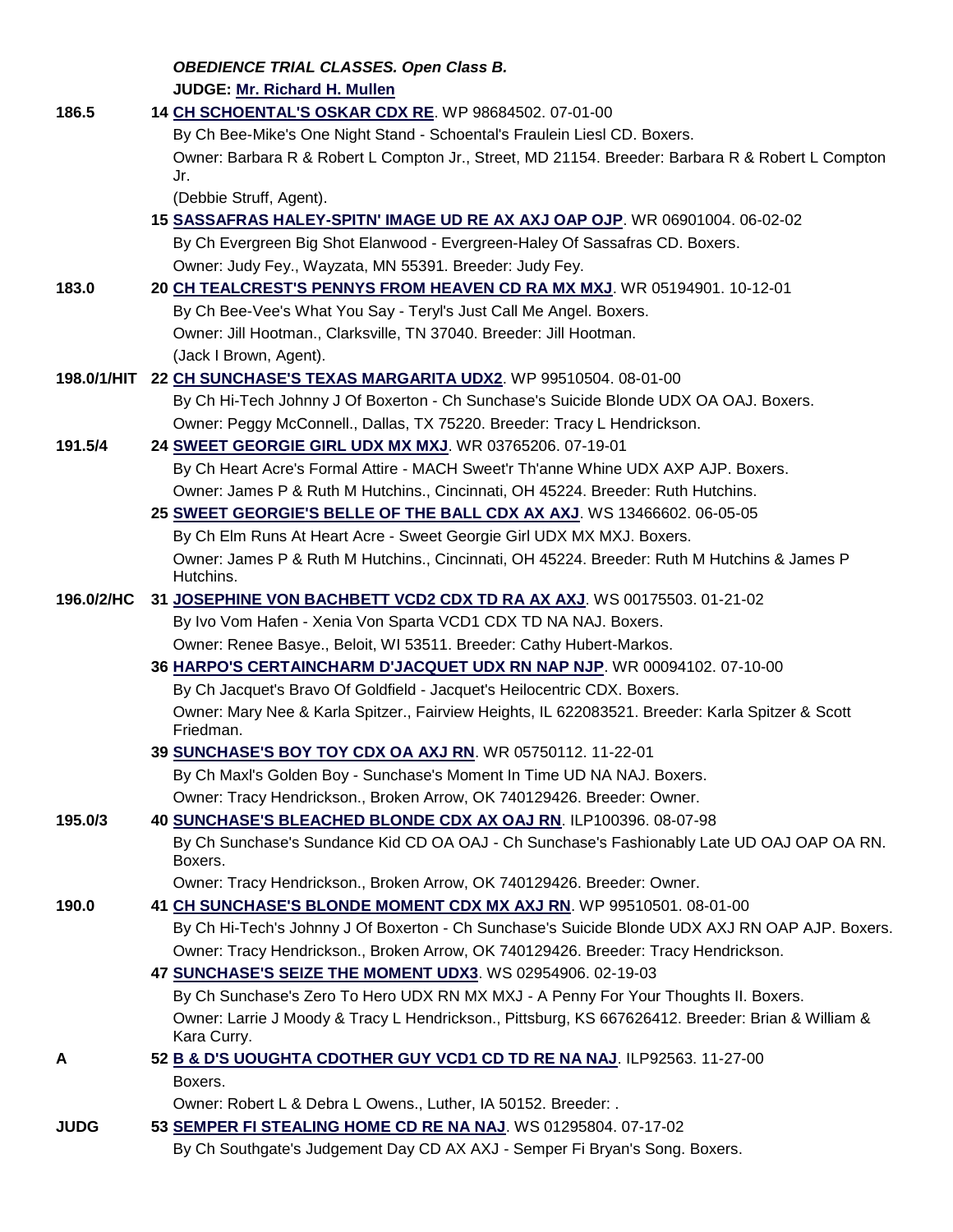|         | Owner. Dena Huusun & Claudia Cilitum, Manetta, GA 30002. Dieeder. Claudia & Mike Cilitum.                        |
|---------|------------------------------------------------------------------------------------------------------------------|
|         | 55 SUNCHASE'S VANITY FLAIR CDX. WS 09410703. 07-24-04                                                            |
|         | By Ch Sunchase's Zero To Hero UDX - Simply Cody Two. Boxers.                                                     |
|         | Owner: Susan M Naffziger., Albany, IN 47320. Breeder: Rhoda Goselin.                                             |
|         | <b>OBEDIENCE TRIAL CLASSES. Utility Class A.</b>                                                                 |
|         | JUDGE: Mr. Richard H. Mullen                                                                                     |
|         | 9 CH BREEZEWOODS LORD OF WYSTMONT CDX RE. WR 00148901. 10-16-00                                                  |
|         | By Ch Barbary Lane Dare Be Bold - Ch Breezewood's Reflections. Boxers.                                           |
|         | Owner: Amy & Todd Bieri., Island Lake, IL 600428517. Breeder: Dr Barry Wyerman & Christine Baum.                 |
|         | 25 SWEET GEORGIE'S BELLE OF THE BALL CDX AX AXJ. WS 13466602. 06-05-05                                           |
|         | By Ch Elm Runs At Heart Acre - Sweet Georgie Girl UDX MX MXJ. Boxers.                                            |
|         | Owner: James P & Ruth M Hutchins., Cincinnati, OH 45224. Breeder: Ruth M Hutchins & James P                      |
|         | Hutchins.                                                                                                        |
| 192.5/1 | 31 JOSEPHINE VON BACHBETT VCD2 CDX TD RA AX AXJ. WS 00175503. 01-21-02                                           |
|         | By Ivo Vom Hafen - Xenia Von Sparta VCD1 CDX TD NA NAJ. Boxers.                                                  |
|         | Owner: Renee Basye., Beloit, WI 53511. Breeder: Cathy Hubert-Markos.                                             |
|         | 45 SIRRAH'S TULSA TWIST CDX NA NAJ. WS 05396902. 08-26-03                                                        |
|         | By Ch Sunchase's Zero To Hero - Hillstream's Dale Evans. Boxers.                                                 |
|         | Owner: Sally M Harris., Frankfort, IL 60423. Breeder: Sarah Wilkerson.                                           |
|         | 49 DIXIE'S SOUTH'RN MAGNOLIA CDX RA. WR 05854401. 01-24-02                                                       |
|         | By Dixie's Breho Rebel Yell - Ch Dixie's Cajun Sunshine CD. Boxers.                                              |
|         | Owner: Robin Vaughan., West Fork, AR 727742937. Breeder: Robin Vaughan.                                          |
|         | <b>OBEDIENCE TRIAL CLASSES. Utility Class B.</b>                                                                 |
|         | JUDGE: Mrs. Sharon D. Hodgens-Wood                                                                               |
|         | 15 SASSAFRAS HALEY-SPITN' IMAGE UD RE AX AXJ OAP OJP. WR 06901004. 06-02-02                                      |
|         | By Ch Evergreen Big Shot Elanwood - Evergreen-Haley Of Sassafras CD. Boxers.                                     |
|         | Owner: Judy Fey., Wayzata, MN 55391. Breeder: Judy Fey.                                                          |
| 177.0/4 | 24 SWEET GEORGIE GIRL UDX MX MXJ. WR 03765206. 07-19-01                                                          |
|         | By Ch Heart Acre's Formal Attire - MACH Sweet'r Th'anne Whine UDX AXP AJP. Boxers.                               |
|         | Owner: James P & Ruth M Hutchins., Cincinnati, OH 45224. Breeder: Ruth Hutchins.                                 |
| 190.5/2 | 36 HARPO'S CERTAINCHARM D'JACQUET UDX RN NAP NJP. WR 00094102. 07-10-00                                          |
|         | By Ch Jacquet's Bravo Of Goldfield - Jacquet's Heilocentric CDX. Boxers.                                         |
|         | Owner: Mary Nee & Karla Spitzer., Fairview Heights, IL 622083521. Breeder: Karla Spitzer & Scott<br>Friedman.    |
| 191.0/1 | 39 SUNCHASE'S BOY TOY CDX OA AXJ RN. WR 05750112. 11-22-01                                                       |
|         | By Ch Maxl's Golden Boy - Sunchase's Moment In Time UD NA NAJ. Boxers.                                           |
|         | Owner: Tracy Hendrickson., Broken Arrow, OK 740129426. Breeder: Owner.                                           |
|         | 40 SUNCHASER'S BLEACHED BLONDE CDX AX OAJ RN. ILP100396. 08-07-98                                                |
|         | By Ch Sunchase's Sundance Kid CD OA OAJ - Ch Sunchase's Fashionably Late UD OAJ OAP OA RN.<br>Boxers.            |
|         | Owner: Tracy Hendrickson., Broken Arrow, OK 740129426. Breeder: Owner.                                           |
| 183.5/3 | 41 CH SUNCHASE'S BLONDE MOMENT CDX MX AXJ RN. WP 99510501. 08-01-00                                              |
|         | By Ch Hi-Tech's Johnny J Of Boxerton - Ch Sunchase's Suicide Blonde UDX AXJ RN OAP AJP. Boxers.                  |
|         | Owner: Tracy Hendrickson., Broken Arrow, OK 740129426. Breeder: Tracy Hendrickson.                               |
|         | 47 SUNCHASE'S SEIZE THE MOMENT UDX3. WS 02954906. 02-19-03                                                       |
|         | By Ch Sunchase's Zero To Hero UDX RN MX MXJ - A Penny For Your Thoughts II. Boxers.                              |
|         | Owner: Larrie J Moody & Tracy L Hendrickson., Pittsburg, KS 667626412. Breeder: Brian & William &<br>Kara Curry. |
|         | 55 SUNCHASE'S VANITY FLAIR CDX. WS 09410703. 07-24-04                                                            |
|         |                                                                                                                  |

By Ch Sunchase's Zero To Hero UDX - Simply Cody Two. Boxers.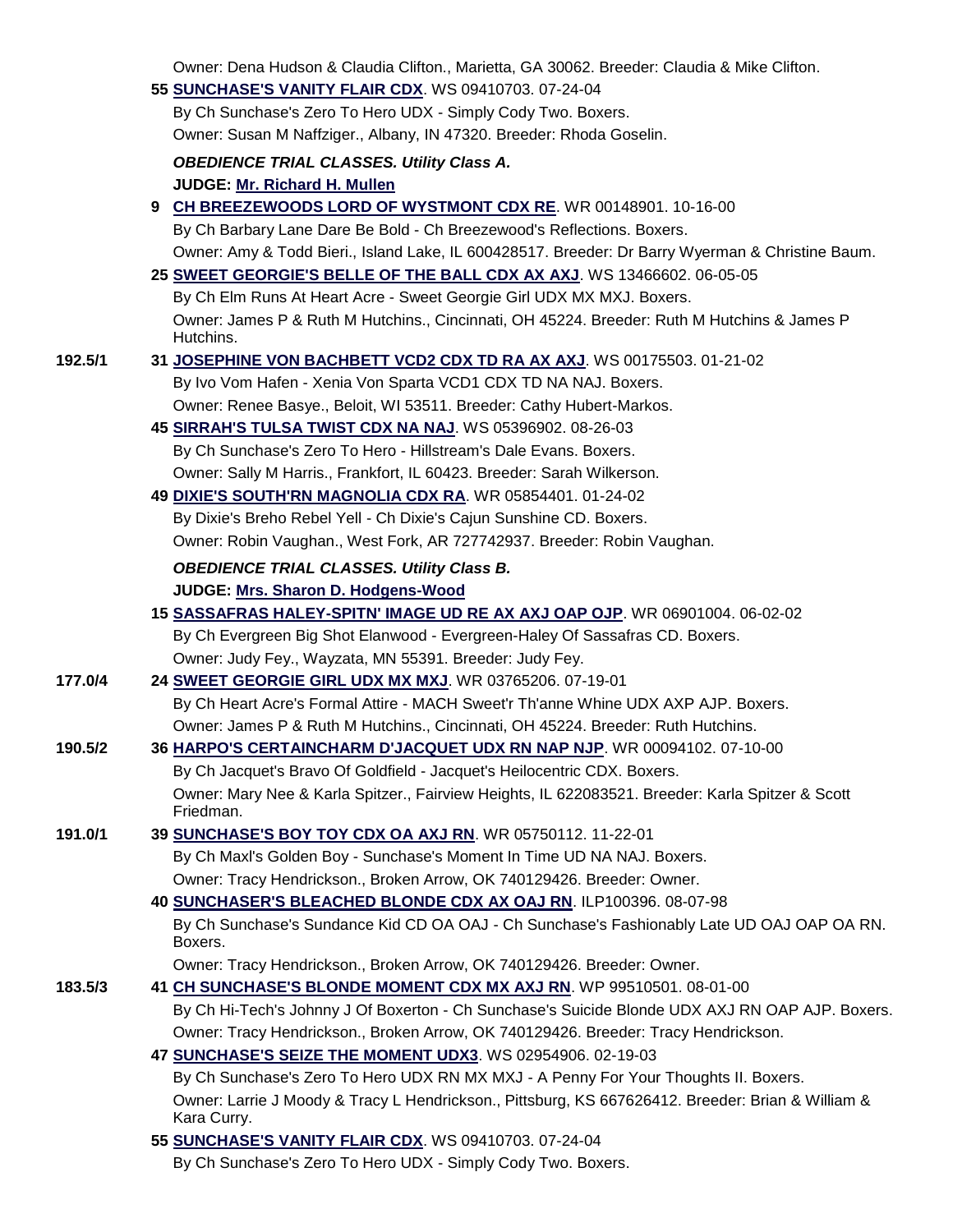|         | Owner: Susan M Naffziger., Albany, IN 47320. Breeder: Rhoda Goselin.                                                           |
|---------|--------------------------------------------------------------------------------------------------------------------------------|
|         | <b>OBEDIENCE TRIAL CLASSES. Veterans Class (Obedience).</b>                                                                    |
|         | JUDGE: Mrs. Sharon D. Hodgens-Wood                                                                                             |
| 179.0/2 | 28 STALEY'S SADIE GIRL CD RA MX MXJ. WP 86163402. 06-18-98                                                                     |
|         | By Pritiboy Butch Koenig - Comanche Bethsheba. Boxers.                                                                         |
|         | Owner: Brenda Staley., Monrovia, IN 46157. Breeder: Rhonda Peter.                                                              |
| 194.0/1 | 48 HAPPY TAILS OH NO ITS MONGO CDX. ILP85504. 03-10-97                                                                         |
|         | Boxers.                                                                                                                        |
|         | Owner: Amy & Todd Bieri., Island Lake, IL 600428517. Breeder:                                                                  |
|         | <b>OBEDIENCE TRIAL CLASSES. Team Competition (Obedience).</b>                                                                  |
|         | JUDGE: Mr. Richard H. Mullen                                                                                                   |
| 380.5/1 | 14 CH SCHOENTAL'S OSKAR CDX RE. WP 98684502. 07-01-00                                                                          |
|         | By Ch Bee-Mike's One Night Stand - Schoental's Fraulein Liesl CD. Boxers.                                                      |
|         | Owner: Barbara R & Robert L Compton Jr., Street, MD 21154. Breeder: Barbara R & Robert L Compton                               |
|         | Jr.                                                                                                                            |
|         | (Debbie Struff, Agent).                                                                                                        |
| 380.5/1 | 15 SASSAFRAS HALEY-SPITN' IMAGE UD RE AX AXJ OAP OJP. WR 06901004. 06-02-02                                                    |
|         | By Ch Evergreen Big Shot Elanwood - Evergreen-Haley Of Sassafras CD. Boxers.                                                   |
| 380.5/1 | Owner: Judy Fey., Wayzata, MN 55391. Breeder: Judy Fey.<br>16 ARABY AMERICAN HERO. WS 01884308. 09-11-02                       |
|         | By Arriba Talisman Abracadabra - Araby Solitaire. Boxers.                                                                      |
|         | Owner: Marti Patchell., Arlington, VA 222071863. Breeder: Pat Dollar.                                                          |
| 380.5/1 | 17 SCHOENTAL'S OSKAR II CDX. WR 04503404. 09-16-01                                                                             |
|         | By Ch Bee Mike's One Night Stand - Ch Schoental's Fraulein Martina CD. Boxers.                                                 |
|         | Owner: Chris & Cheryl Brown., Hanover, PA 17331. Breeder: Barbara R & Robert L Compton.                                        |
| 347.0/2 | 38 SUNCHASE'S LITTLE BLACK DRESS CDX RA NA NAJ. WS 06967006. 11-20-03                                                          |
|         | By Ch Sunchase's Zero To Hero UDX MX MXJ RN - Simply Cher RN. Boxers.                                                          |
|         | Owner: Tracy Hendrickson & Rhoda Goselin-Brouilette., Broken Arrow, OK 740129426. Breeder: Rhoda                               |
|         | Goselin-Brouilette.                                                                                                            |
| 347.0/2 | 53 SEMPER FI STEALING HOME CD RE NA NAJ. WS 01295804. 07-17-02                                                                 |
|         | By Ch Southgate's Judgement Day CD AX AXJ - Semper Fi Bryan's Song. Boxers.                                                    |
|         | Owner: Dena Hudson & Claudia Clifton., Marietta, GA 30062. Breeder: Claudia & Mike Clifton.                                    |
| 347.0/2 | 61 CH HABERL'S FOREVER YOUNG CD RE. WS 04660204. 07-06-03                                                                      |
|         | By Ch Garnsey's Varsity Blues - Ch Banta-Riegel's Sizzlin Sensation CD RN. Boxers.                                             |
|         | Owner: Mary J Alencewicz & D Garrett & B J Barnhart & J Haberl., Montverde, FL 34756. Breeder:<br>JoAnn Haberl & B J Barnhart. |
| 347.0/2 | 62 CH BANTA-REIGEL'S SIZZLIN SENSATION CD RN. WR 01055704. 01-09-01                                                            |
|         | By Ch Suncrest's Fifth Of A Nickel - Riegel Rosie O Grady CD. Boxers.                                                          |
|         | Owner: J Haberl & B J Barnhart., Brooksville, FL 34601. Breeder: Esther Reigel & Mary Banta.                                   |
|         | <b>OBEDIENCE TRIAL CLASSES. Pre-Novice.</b>                                                                                    |
|         | JUDGE: Mr. Richard H. Mullen                                                                                                   |
| 106.0/3 | 8 IVYLANE HALCYON GETOFF MYCASE. WS 23360603. 08-15-07                                                                         |
|         | By Ch Ivylane's Blueberry Bazooka - Upstream's Chloe Sue. Boxers.                                                              |
|         | Owner: Susan Von Rothkirch & Elizabeth Van Zandt & Tina Starr., South Bend, IN 466372413. Breeder:                             |
|         | Elizabeth Van Zandt & Tina Starr.                                                                                              |
| 153.0/2 | 33 STALEY'S OMEGA GIRL RN. ILP104758. 09-01-04                                                                                 |
|         | Boxers.                                                                                                                        |
|         | Owner: Charles & Brenda Staley., Monrovia, IN 46157. Breeder: .                                                                |
| 199.5/1 | 42 SUNCHASE'S THE NEW BLACK RN. WS 20398502. 01-09-07                                                                          |